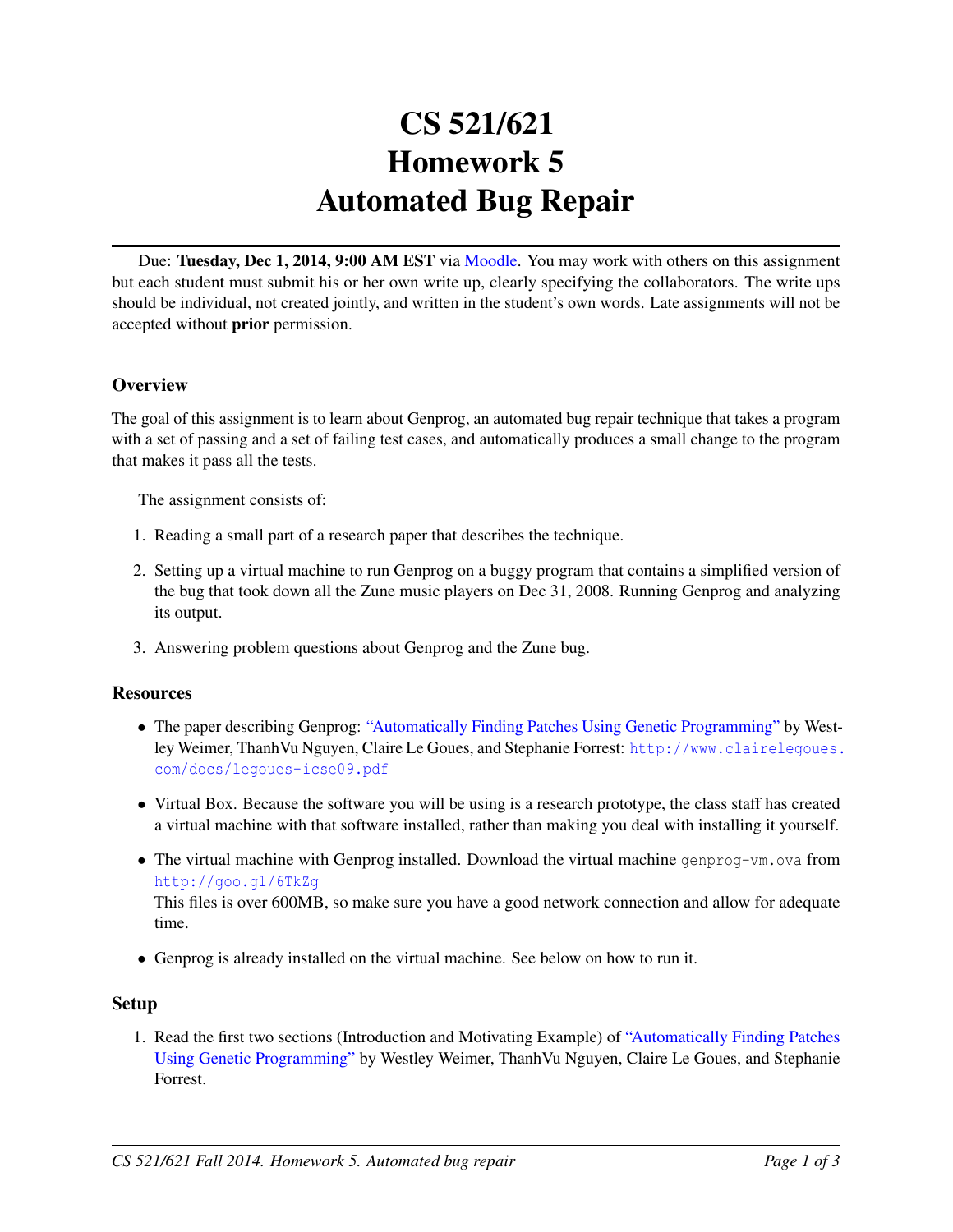- 2. Download Virtual Box (you'll need it to run the provided virtual machine. Go to [https://www.](https://www.virtualbox.org/wiki/Downloads) [virtualbox.org/wiki/Downloads](https://www.virtualbox.org/wiki/Downloads) and download the Virtual Box for your OS. It's free and you may find this a useful tool in the future. If you have any problems installing or running Virtual Box, that website has an extensive manual and other help.
- 3. Make sure you downloaded the virtual machine itself: genprog-vm.ova.
- 4. Start Virtual Box, go to the File menu and select Import Appliance. Then select Open appliance and select the genprog-vm.ova file and click Open. Next, click Continue and then Import. Finally, click the green arrow labeled Start to start the virtual machine and wait for it to boot up. You can select the defaults for whatever questions the boot process asks.
- 5. Log into the machine: username: genprog password: password
- 6. The are several files of interest:

zune/zunebug.c is a buggy program. (The bug in this program is a simplified version of the bug that took down all the Zune music players on Dec 31, 2008.)

zune/test.sh contains 20 test cases that pass  $(p1-p20)$  and 4 test cases that fail  $(n1-n4)$ . zune/output. \* files contain the expected outputs for these tests.

configuration is a configuration file for Genprog, but you won't need to modify it.

# Problem

zune/zunebug.c contains a bug. Of its tests (in zune/test.sh), 20 pass, but 4 do not, because of the bug. Genprog is going to try to automatically repair this program by producing a similar program that passes all the tests. Take a look at zune/zunebug.c and see if you can spot the bug.

```
Run:
cd zune
$REPAIR configuration --minimization
Genprog will run and produce sanity.c, repair.c, and minimized.c, which are all modified versions of
zunebug.c:
```
- sanity. c is a properly formatted, still buggy version.
- repair.c is a repaired version.
- minimized.c is a repaired version with fewer changes (Genprog uses delta debugging to minimize the repair).

Running this command will take a while, around 20 minutes. Genprog is magic. It's magically repairing a buggy program for you. Magic takes time.

```
Examine repair.c and note the differences with zunebug.c (you may want to run
diff --side-by-side sanity.c minimized.c > compare
emacs compare
When you want to get out of emacs, press CTRL-x, CTRL-c.
```